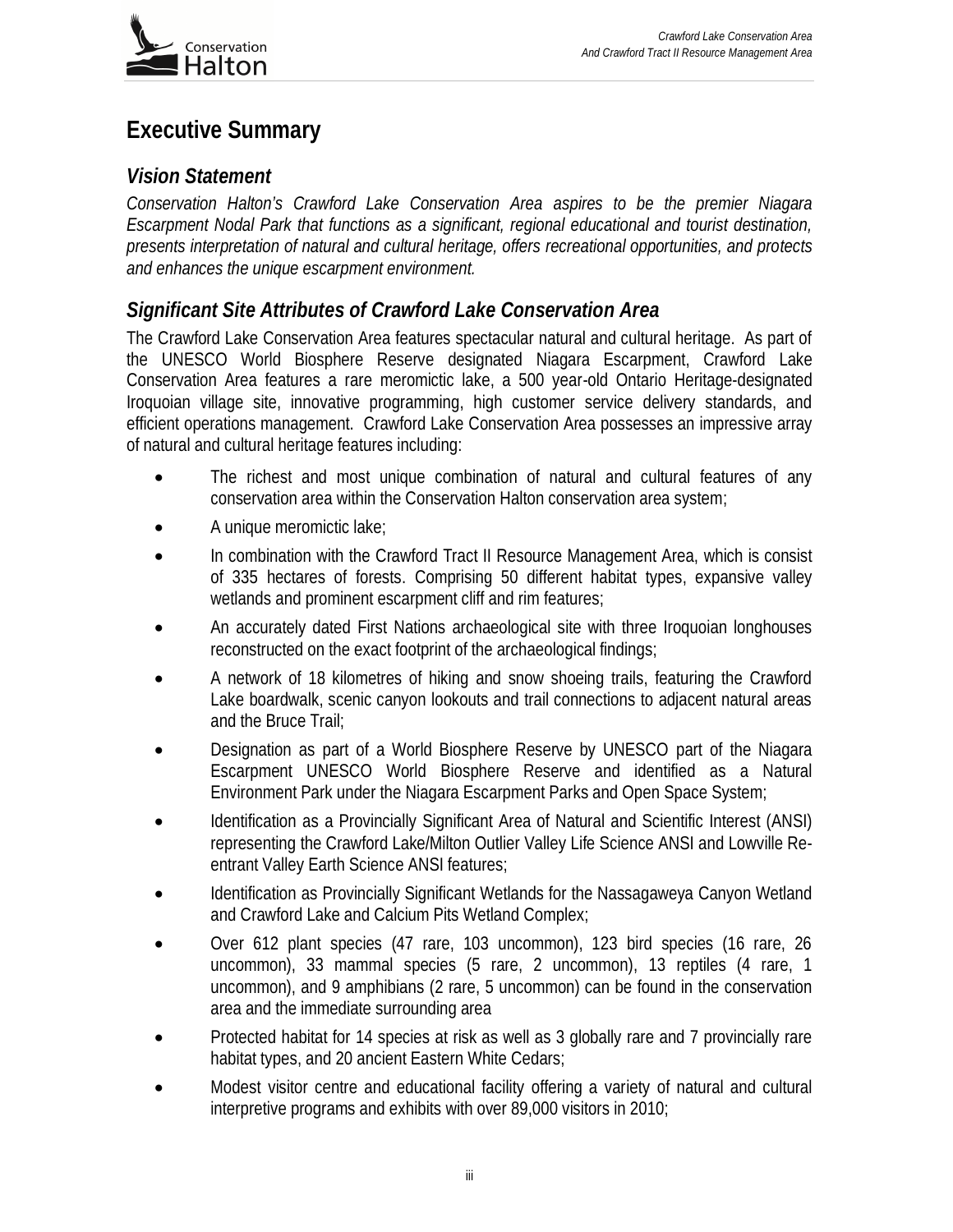

- Major interpretive and educational facility offering a variety of natural and cultural programs and exhibits with over 40,000 students attending last year;
- Existing natural heritage features provides the equivalent of \$2.2 million in ecosystem services annually.

# *Existing Policy Framework*

The *Master Plan for Crawford Lake Conservation Area* builds on and supports existing Conservation Halton and provincial policy documents including the *Conservation Halton Strategic Plan (2009), Halton Escarpment Parks – A Limestone Legacy* plan (2007) and the *Niagara Escarpment Plan*  (2005).

The *Limestone Legacy* document outlines a draft strategy to protect and enhance Halton Region's system of escarpment parks through a unique partnership between Halton Region and Conservation Halton

Within the provincial *Niagara Escarpment Plan (2005)*, Crawford Lake Conservation Area is recognized as a key component of the Niagara Escarpment Parks and Open Space System and has been identified as an Escarpment Nodal Park. As such, it is expected to provide visitor information services on Escarpment parks and open space activities, points of interest and attractions for the larger parks system and surrounding community.

## *Summary of Significant Issues and Challenges*

*Financial Constraints:* Over the past 20 years, with changes in government and priorities, Conservation Halton's funding for park development and enhancement has almost disappeared. Therefore, Conservation Halton has been primarily using park revenues to offset operating expenses with limited funds for basic capital maintenance work, new facilities or tools to monitor environmental impact. Currently there is no real base-level capital-funding source. This limited funding has resulted in the deterioration of natural heritage features, facilities and amenities as well as the quality of the visitor experience. Limited funding threatens Conservation Halton's ability to continue to protect and maintain, let alone improve or enhance the conservation area

Crawford Lake Conservation Area, along with the other Conservation Halton conservation areas, suffers from the impacts of severely limited tax-supported funding. Funding models in many other Conservation Authorities in Southern Ontario include regional, municipal and/or provincial tax levy support. Additionally, development charges permit fees and other associated development fees are charged against Conservation Halton for conservation area capital development projects. Other park agencies in the region are normally exempt from these fees and charges.

**Growth in Visitation:** Over the last five years, Conservation Halton conservation areas have experienced 9.4 percent annual increase in visitation, while the regional population has grown at a rate of 4.5 percent over the same period. This growth trend is projected to continue, if not accelerate over the next ten years. This growth represents regional resident's positive attitude towards participation in healthy-lifestyle pursuits and interest in First Nation's culture, but also represents a threat to the sensitive natural ecology of the site unless properly managed and serviced with the appropriate facilities.

*Natural Heritage Protection:* Crawford Lake Conservation Area's unique and diverse natural heritage system, as documented under this master plan, is generally well protected and secure. However, some deterioration was identified at certain heavily used locations along the trails system,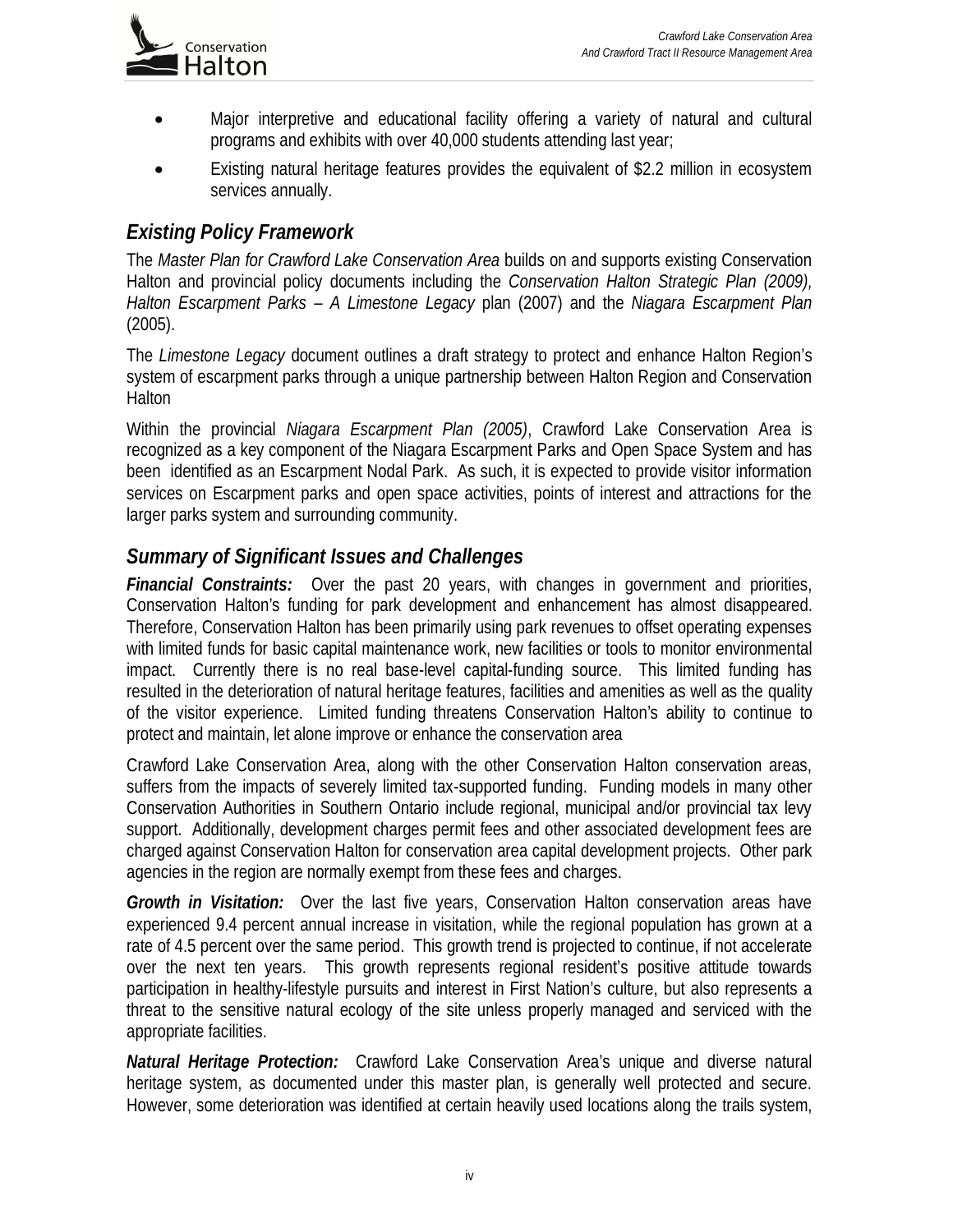

highlighting the need for stronger monitoring and protection measures, especially in light of the population and visitation projections.

*Facilities and Amenities:* Central to Crawford Lake Conservation Area's vision will be a new stateof-the-art 'green and accessible' visitor interpretive centre to house cultural artefacts and interpretive displays, host programs and educate visitors about the park's unique features, including a reconstructed 15<sup>th</sup> century Iroquoian village, the meromictic lake, natural heritage trails and scenery, and sensitive escarpment ecosystems. To fulfill Crawford Lake Conservation Area's vision, a 1300 square metre interpretive and educational centre (new visitors center) is proposed. The proposed centre will meet the current and future demand for educational visits, provide space to house archeological artifacts found on-site, provide interpretive presentation space and displays, provide tourist attraction facilities, meet Ontario accessibility requirements and standards and model an environmentally sustainable building.

*Cultural Heritage Protection:* There are five registered archaeological sites within the Crawford Lake Conservation Area, with the two largest and most significant located at the Middle Iroquoian village site. The authentically reconstructed village on the exact footprint of the original longhouses represents an extremely rare interpretive and educational resource. Through the master plan's outreach and consultative process with First Nations of Ontario and others, it is evident that there is potential to explore partnership opportunities that further develop the interpretive and educational values associated with these cultural spaces.

*Visitor Experience:* While the natural and cultural features of the Crawford Lake Conservation Area are spectacular and unique, the present built amenities, facilities and infrastructure are inadequate to serve the projected growth in visitation. While visitors currently enjoy their experience at Crawford Lake Conservation Area, continued growth will put facilities beyond the capacity they were built for, which will detract from the quality of the visitor experience.

*Education and Programming:* The educational programming at the Crawford Lake Conservation Area is a strong and important component compared to the other escarpment conservation areas. Crawford Lake Conservation Area programs support school curricula and offer hands on First Nation cultural experience that is not offered anywhere else in the region. Current school group program attendance is close to maximum capacity for most of the school year and limited facility space restricts the expansion of programs and ability to meet current and projected increased demand.

## *Recommended Policies:*

The master plan that has been developed to support the Crawford Lake Conservation Area as a significant regional destination for local visitors and tourists:

- Ensures protection and enhancement of the natural heritage and cultural spaces of the site;
- Promotes environmental values, excellence in education, healthy lifestyles and outdoor recreation;
- Prescribes a workable visitor impact management strategy that addresses the expected increased visitation and any accompanying potential impacts;
- Specifies development requirements and standards that meet the appropriate level of design excellence in high quality educational, interpretive and recreational facilities, programs and amenities; and;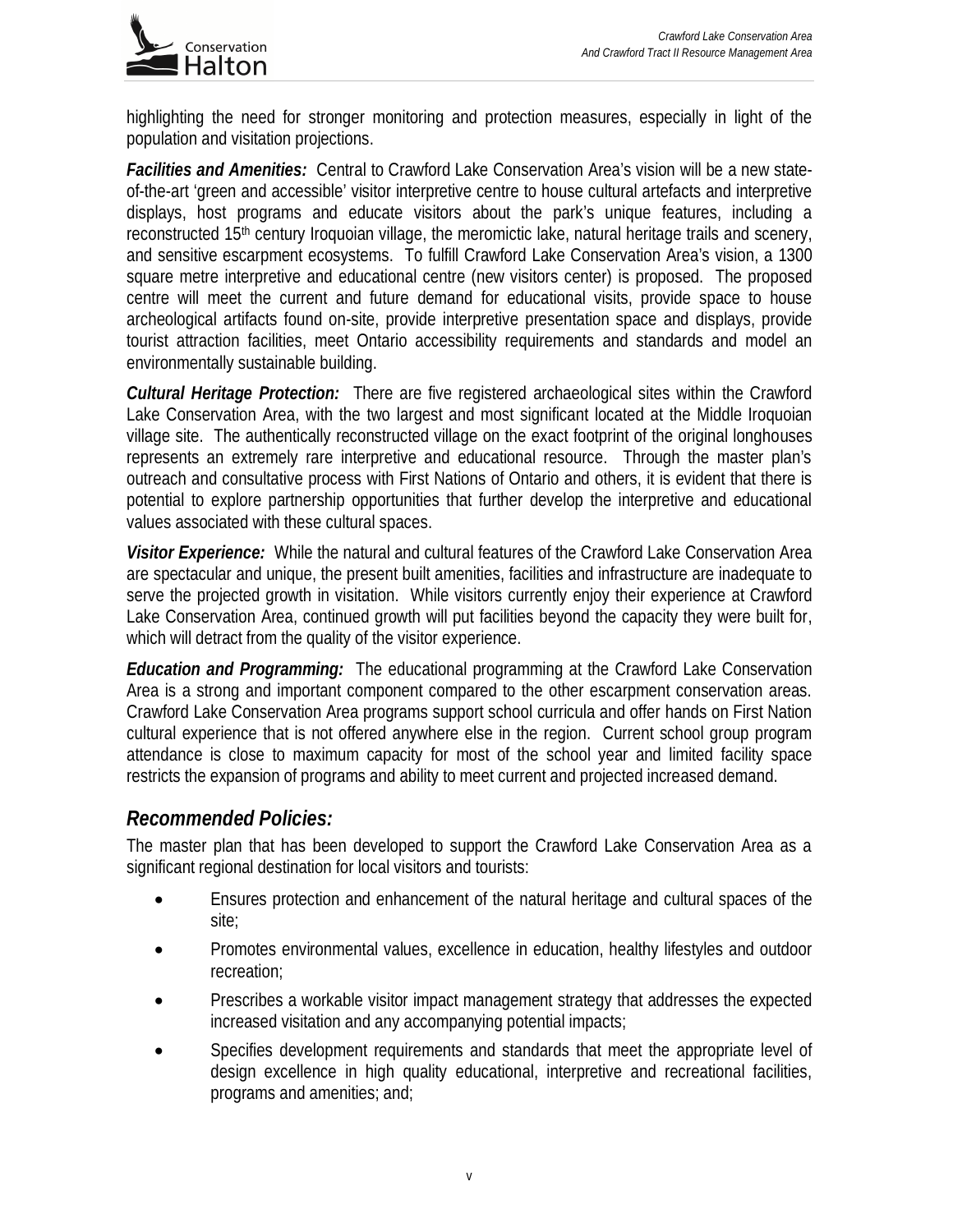

 Outlines a realistic financial management strategy that defines funding and revenue generation requirements, potential partnerships, management and operational costs and that aims at ensuring long-term viability.

# *Highlights of the Development Proposal*

The master plan identifies a range of new facilities to provide enhanced natural heritage protection, visitor experience, amenities, educational and interpretive opportunities and recreational conveniences. Financial and environmental sustainability are defining, and in some cases limiting factors in the proposed list of master plan recommendations. The main elements of the master plan are summarized as follows:

- A major new investment in a state-of-the-art interpretive and educational centre ( new visitor centre) of approximately 1300 square metres that provides visitor orientation and information, interpretive exhibits and educational facilities. It is recommended that the costs be identified for budgeting purposes and the building program and space allocations be further refined as part of a detailed feasibility study with final approval through the Niagara Escarpment Development Permit process.
- A system of entrance, directional, interpretive and other signage that is consistently branded across all Conservation Halton conservation areas and standardized to meet accessibility, readability, risk management and marketing objectives.
- An enhanced, realigned sustainably-designed system of small-scale roads and parking areas that promotes safety and security for visitors and a positive sense of arrival, and which is tastefully designed to harmonize with the natural setting of the conservation area.
- Repurpose existing parking lot by Gathering place to become Special events area
- A new 250 car sustainable parking lot north west of village
- Upgrade overflow parking area with grass paver system
- Upgrade existing parking lot by gatehouse
- Upgrading Iroquoian village features to include constructing two fully functional longhouses, and one partial longhouse. Refurbish existing longhouse and reconstruct palisade. This will provide additional educational and interpretive facilities and to meet heritage designation standards and building code requirements.
- Renovate and upgrade existing gatehouse
- Reconstruct palisade
- Re-purposing the existing Visitor Centre and Gathering Place buildings to complement proposed new interpretive and educational centre.
- Site technology upgrades including telephone and video surveillance.
- Accessibility upgrades for all buildings and pathways to meet forthcoming *Accessibility for Ontarians for Disabilities Act* (AODA) built environment standards.
- Trail system improvements to ensure protection and enhancement of the natural heritage features.
- Upgrading the existing boardwalk and related interpretive lookouts around the lake to meet anticipated user needs.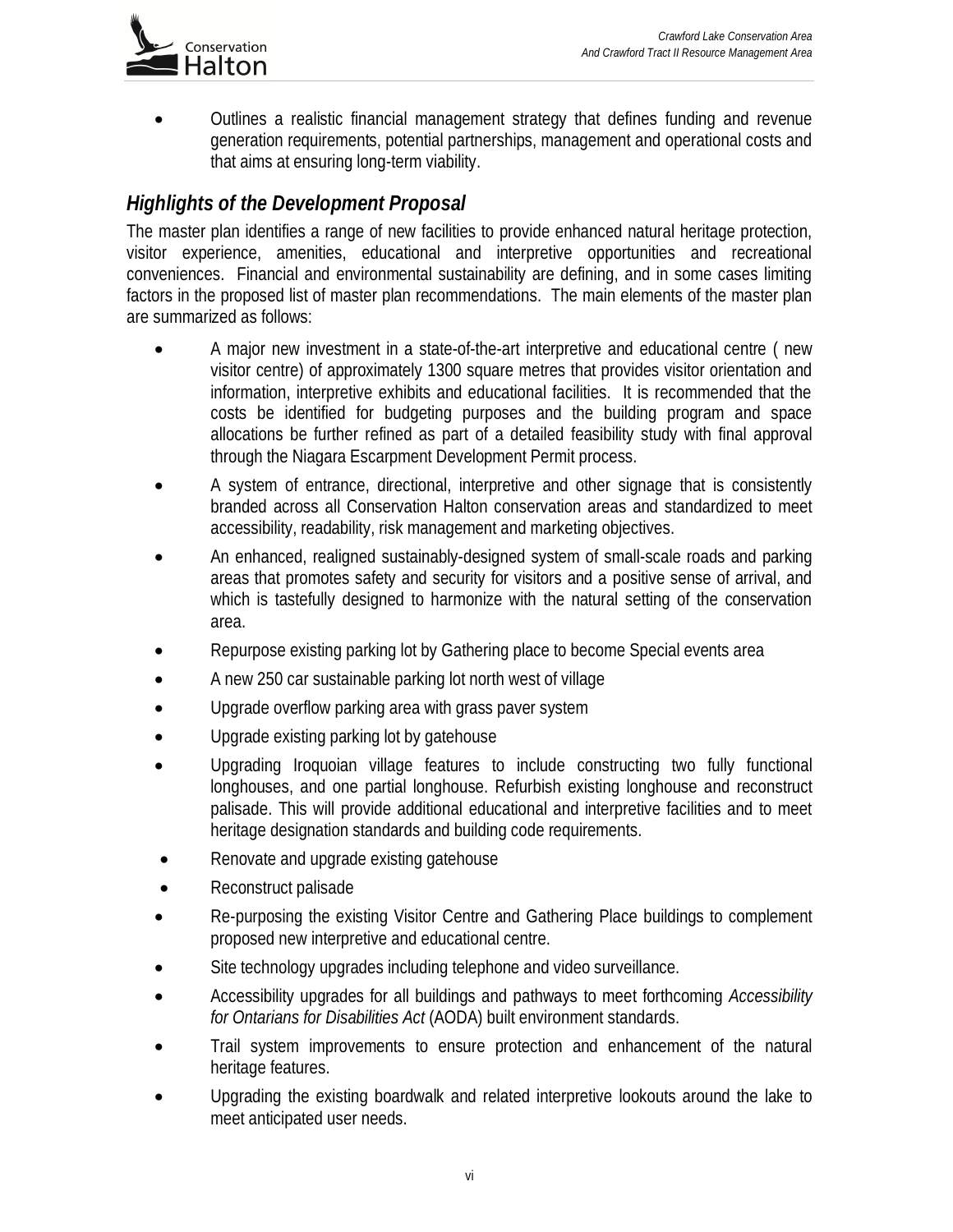

- An upgraded standardized palette of day-use passive recreation amenities such as picnic shelter, comfort station, site furniture, etc.
- New maintenance building and works yard.
- Site services upgrades including potable water, electrical service and wastewater treatment that use sustainable technologies that demonstrate respect for the environmental values associated with the site.
- Consider acquisition of additional lands for future expansion of the administrative facilities, recreational programming sites and natural heritage features and requirements.

# *Overall Capital Development Costs*

Overall capital development cost for the build out of the proposed master plan for the Crawford Lake Conservation Area amounts to approximately **\$17.5 million** over a ten-year period. A generalized breakdown of this amount is summarized below.

#### **Interpretive and Educational Centre including: \$ 10,000,000**

- Building
- Site development
- Exhibits
- Roadway/Parking Lot
- Contingencies

#### **Site Works:**

| Signage<br>Roads and parking<br>Picnic and site furnishings<br>Site upgrades, longhouses and infrastructures<br><b>Trails</b><br>Restoration of natural features | 132,000<br>S<br>\$1,600,700<br>170,000<br>\$2,121,525<br>572,000<br>\$<br>\$1,035,000 |
|------------------------------------------------------------------------------------------------------------------------------------------------------------------|---------------------------------------------------------------------------------------|
| Visitors Impact Management Plan (\$15,000/yr.)<br><b>Subtotal</b>                                                                                                | 150,000<br>\$<br>\$5,780,125                                                          |
| Soft costs, fees, contingency (30%)                                                                                                                              | \$1,734,038                                                                           |
| <b>Total (excluding educational centre)</b>                                                                                                                      | \$7,514,163                                                                           |
| <b>Grand Total</b>                                                                                                                                               | \$17,515,163                                                                          |

## *Site Works*

#### *Overview of Financial Parameters*

The key financial and related parameters of the development plan for the Crawford Lake Conservation Area are as follows:

 The cost of the development plan for the Crawford Lake Conservation Area over the 10 year development timeframe is just over \$17.5 million (measured in terms of 2010 dollars) and a stable base level capital funding source must be established to facilitate plan implementation.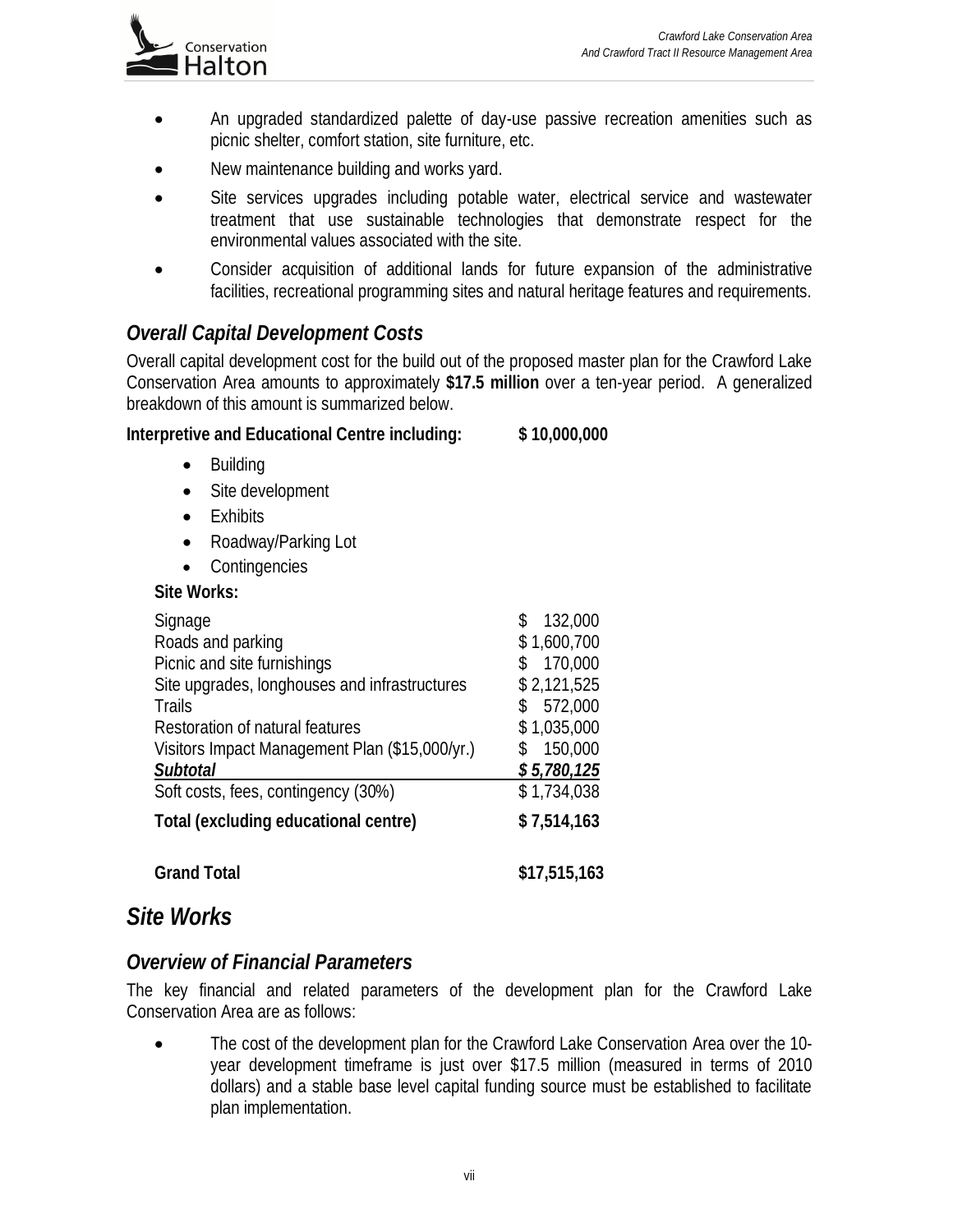

- Attendance at the Crawford Lake Conservation Area is expected to grow significantly to just over 230,000 by the year 2020.
- While more visitors will generate increased revenues, the financial analysis in this report demonstrates that this by itself will not be sufficient to offset the higher costs of operation; however, despite increased operating costs, Crawford Lake Conservation Area can operate on a break even basis or even generate a small surplus, through a variety of strategies.
- To provide for the enhanced level of customer services and environmental protection called for in this master plan, and not incur an operating deficit a pricing study must be undertaken to determine how to increase net revenues or identify means to subsidize operating costs.

# *Putting it in Context: Conservation Halton's Contributions to Society and the Environment*

Conservation Halton creates significant direct economic benefit in the community. The operations of Conservation Halton, plus the expenditures of visitors who come to the region to utilize the programs and services offered, create nearly \$12 million of additional gross domestic product (GDP) in Halton Region alone. This is associated with 274 jobs in Halton Region, \$8.4 million in wages and salaries and \$5.7 million in additional taxes paid. If this were a single business or industry, it would be recognized as a significant component of the economic base of the Region. Beyond Halton Region itself, there are further economic benefits accruing across the Province of Ontario.

In addition to the economic impacts, Conservation Halton provides a valuable service to the community in terms of 'ecosystem services' – the impact of the forest and wetlands maintained by Conservation Halton in terms of filtering and cleaning water and air. Ecosystem valuation quantifies the cost of providing these services commercially as opposed to having conservation authority lands provide these benefits 'for free'. The estimated savings to society from these services provided by Conservation Halton's holdings are nearly \$16 million annually.

Conservation Halton conservation areas provide a growing population with access to abundant, natural green space for leisure and recreation. More specifically, these spaces offer opportunities for recreation that promotes healthy living through physical activity and exercise. By keeping costs low, Conservation Halton conservation areas strive to offer accessibility to all residents while supporting culturally and socioeconomically diverse communities. In addition to serving local residents, as significant regional destinations, the conservation areas also serve to attract tourists to Halton Region.

The availability of Conservation Halton spaces, programs and services adds considerably to the perceived quality of life in Halton Region. This in turn can be extremely valuable in attracting the highly mobile 'creative class,' those individuals most likely to create businesses, invest in the community and bring new ideas and energies into the region. Thus, indirectly, Conservation Halton operations add to the attractiveness of the region overall as a place to live and work.

## *Financial Sustainability Strategy*

The master planning process has made it abundantly clear that:

 While the prime focus of Conservation Halton's conservation areas has been and will continue to be protection and enhancement of the natural heritage resources, it is also